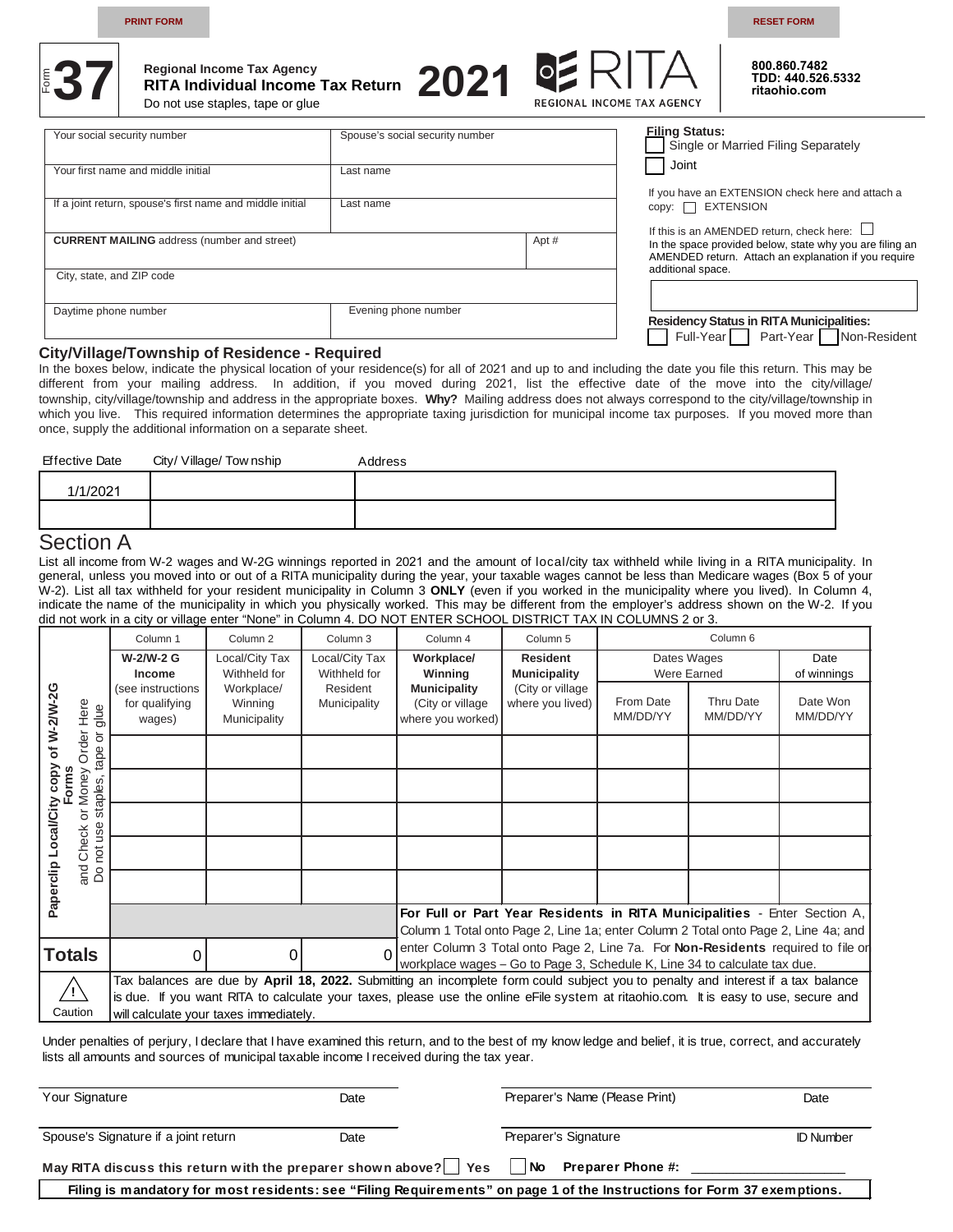| <b>Section B</b>             |                                                                                |                                                                                                                                      |                                                                                                                                                     |                      |  |    |  |
|------------------------------|--------------------------------------------------------------------------------|--------------------------------------------------------------------------------------------------------------------------------------|-----------------------------------------------------------------------------------------------------------------------------------------------------|----------------------|--|----|--|
| <b>For NON</b>               |                                                                                | 1a                                                                                                                                   | Total W-2/W-2G income from Page 1, Section A, Column 1.                                                                                             | 1a                   |  |    |  |
| $W-2/$                       |                                                                                |                                                                                                                                      | <b>b</b> Total self-employment, rental, partnership, and (if applicable)                                                                            |                      |  |    |  |
| <b>Schedule</b><br>income    |                                                                                |                                                                                                                                      | S-Corp. income as well as any other taxable income from Page                                                                                        |                      |  |    |  |
| see Pages                    | $\mathbf 2$                                                                    |                                                                                                                                      | 3, Schedule J, Line 29, Column 7. If less than zero, enter -0-.<br>Total taxable income. Add Lines 1a and 1b.                                       | 1b<br>$\overline{2}$ |  |    |  |
| 3-5 before<br>starting       | 3                                                                              |                                                                                                                                      |                                                                                                                                                     |                      |  |    |  |
| Section B.                   |                                                                                |                                                                                                                                      | Multiply Line 2 by the tax rate of your resident municipality from the tax table.<br>Enter the tax rate of your resident municipality here:         |                      |  | 3  |  |
|                              |                                                                                | 4а                                                                                                                                   | Tax withheld for all municipalities other than your municipality of residence                                                                       |                      |  |    |  |
| Withheld                     |                                                                                |                                                                                                                                      | from Page 1, Section A, Column 2. Do not enter estimated tax payments.                                                                              | 4a                   |  |    |  |
| taxes<br>shown on            |                                                                                |                                                                                                                                      | <b>b</b> Direct payments from Page 3, Schedule K, Line 37. Do not enter tax<br>withheld from your wages and/or estimated tax payments on this line. | 4b                   |  |    |  |
| your W-2<br>forms are        |                                                                                | 5a                                                                                                                                   | Add Lines 4a and 4b.                                                                                                                                | 5a                   |  |    |  |
| reported on                  |                                                                                | b                                                                                                                                    | Total tentative credit from Credit Rate Worksheet, Column E located at the                                                                          |                      |  |    |  |
| either Line<br>4a or 7a.     |                                                                                |                                                                                                                                      | bottom of this page. Your resident municipality's credit rate:                                                                                      | 5 <sub>b</sub>       |  |    |  |
|                              |                                                                                | C                                                                                                                                    | Enter the smaller of Line 5a or Line 5b.                                                                                                            | 5c                   |  |    |  |
| If your<br>resident          | 6                                                                              |                                                                                                                                      | Multiply Line 5c by the credit factor of your resident municipality from<br>the tax table. Your resident municipality's credit factor:              | 6                    |  |    |  |
| city/village<br>has a Credit |                                                                                |                                                                                                                                      | 7 a Tax withheld for your resident municipality from Page 1, Section A,                                                                             |                      |  |    |  |
| Rate of 0%;                  |                                                                                |                                                                                                                                      | Column 3. Do not enter estimated tax payments (see instructions).                                                                                   | 7a                   |  |    |  |
| enter-0- on<br>Line 5b, 5c   |                                                                                |                                                                                                                                      | <b>b</b> Tax paid by your partnership/S-Corp./trust to YOUR RESIDENT municipality(from Worksheet R)                                                 | 7 <sub>b</sub>       |  |    |  |
| and Line 6                   | $\overline{\mathbf{8}}$<br>Total credits allowable. (Add Lines 6, 7a, and 7b.) |                                                                                                                                      |                                                                                                                                                     |                      |  | 8  |  |
| and go to<br>Line 7a. You    | 9                                                                              |                                                                                                                                      | Subtract Line 8 from Line 3.                                                                                                                        | 9                    |  |    |  |
| do not need<br>to complete   | 10                                                                             |                                                                                                                                      | Tax on non-withheld wages from Page 3, Schedule K, Line 34.                                                                                         | 10                   |  |    |  |
| the Credit                   | $\overline{11}$                                                                |                                                                                                                                      | Tax on Schedule J Income from Page 3, Line 33, Column 7.                                                                                            | 11                   |  |    |  |
| Rate<br>Worksheet.           | $\overline{12}$                                                                | TAX DUE RITA BEFORE ESTIMATED PAYMENTS. Add Lines 9, 10 and 11. If less than<br>zero, enter-0- and file Form 10A (see instructions). |                                                                                                                                                     |                      |  |    |  |
| Refunds:                     | $\overline{13}$                                                                |                                                                                                                                      | 2021 Estimated Tax Payments made to RITA. Do not enter tax                                                                                          |                      |  |    |  |
| To avoid<br>delays in        |                                                                                |                                                                                                                                      | withheld from your W-2s. Only include payments made for the                                                                                         | 13                   |  |    |  |
| processing                   | 14                                                                             |                                                                                                                                      | 2021 tax year.                                                                                                                                      |                      |  |    |  |
| your refund,<br>mail your    |                                                                                |                                                                                                                                      | Credit carried forward from 2020.                                                                                                                   | 14                   |  |    |  |
| return to the<br>PO BOX      | 15                                                                             |                                                                                                                                      | TOTAL CREDITS AND ESTIMATED PAYMENTS. Add Lines 13 and 14.                                                                                          |                      |  | 15 |  |
| address<br>listed in the     | 16                                                                             |                                                                                                                                      | Balance Due. If Line 15 is less than Line 12, subtract Line 15 from Line<br>12. If the amount is \$10 or less, enter -0-.                           |                      |  | 16 |  |
| lower right<br>hand corner   | 17                                                                             |                                                                                                                                      | If Line 15 is GREATER than 12, subtract Line 12 from Line 15 and enter OVERPAYMENT.                                                                 |                      |  | 17 |  |
| of this page.<br>Refunds of  | 18                                                                             |                                                                                                                                      | Amount you want credited to your 2022 estimated tax.                                                                                                | 18                   |  |    |  |
| tax withheld                 | 19                                                                             |                                                                                                                                      | Amount to be refunded. You may not split an overpayment                                                                                             |                      |  |    |  |
| from your<br>wages must      |                                                                                |                                                                                                                                      | between a refund and a credit. Amounts \$10 or less will not be<br>refunded. Allow 90 days for your refund.                                         | 19                   |  |    |  |
| be applied                   |                                                                                |                                                                                                                                      |                                                                                                                                                     |                      |  |    |  |
| for on Form<br>10A.          | 20a                                                                            |                                                                                                                                      | Enter 2022 estimated tax in full (see instructions). Estimates are<br>due 4/15/22, 6/15/22, 9/15/22 and 1/15/23.                                    | 20a                  |  |    |  |
| Download<br>Form 10A at      |                                                                                | b                                                                                                                                    | Enter first quarter estimate (1/4 of Line 20a).                                                                                                     | 20 <sub>b</sub>      |  |    |  |
| ritaohio.com                 | 21                                                                             |                                                                                                                                      | Subtract Line 18 from Line 20b.                                                                                                                     |                      |  | 21 |  |
|                              | 22<br>TOTAL DUE by April 18, 2022. Add Lines 16 and 21.                        |                                                                                                                                      |                                                                                                                                                     |                      |  | 22 |  |

**Estimated Taxes (Line 20a):** If your estimated tax liability is \$200 or more, you are required to make quarterly payments of<br>the anticipated tax due. If your estimated tax payments are not 90% of the tax due or not equal you may be subject to penalty and interest. You may use the amount on Line 12 as your estimate or use Worksheet 1 in the instructions to calculate your estimate. **Note**: If Line 20a is left blank, RITA will calculate your estimate. Use Form 32 EST-EXT to pay 6/15/22, 9/15/22 and 1/15/23 estimates.

# **Credit Rate Worksheet (enter each wage separately):**

| А<br>Wages/Income<br>earned outside of<br>resident municipality | в<br><b>Credit Rate</b><br>for resident municipality<br>from tax table | С<br><b>Maximum credit</b><br>(multiply Column<br>A by Column B) | D<br>Workplace tax<br>withheld/paid | Ε<br><b>Tentative Credit</b><br>Enter lesser of<br>Columns C or D |  |  |  |
|-----------------------------------------------------------------|------------------------------------------------------------------------|------------------------------------------------------------------|-------------------------------------|-------------------------------------------------------------------|--|--|--|
|                                                                 |                                                                        |                                                                  |                                     |                                                                   |  |  |  |
|                                                                 |                                                                        |                                                                  |                                     |                                                                   |  |  |  |
|                                                                 |                                                                        |                                                                  |                                     |                                                                   |  |  |  |
|                                                                 |                                                                        |                                                                  |                                     |                                                                   |  |  |  |
|                                                                 |                                                                        |                                                                  |                                     |                                                                   |  |  |  |
|                                                                 | Enter amount from WORKSHEET L, Row 17, Column 7                        |                                                                  |                                     |                                                                   |  |  |  |
|                                                                 | <b>Total Tentative Credit:</b> Enter on Section B, Line 5b, above.     |                                                                  |                                     |                                                                   |  |  |  |

Mail your return with W-2s and a copy of your federal schedules to: **With payment made payable to RITA:** Regional Income Tax Agency PO Box 6600 Cleveland, OH 44101-2004 **Without payment:** Regional Income Tax Agency PO Box 94801 Cleveland, OH 44101-4801 **Refund** with an **amount on Line 19:** Regional Income Tax Agency PO Box 89409 Cleveland, OH 44101-6409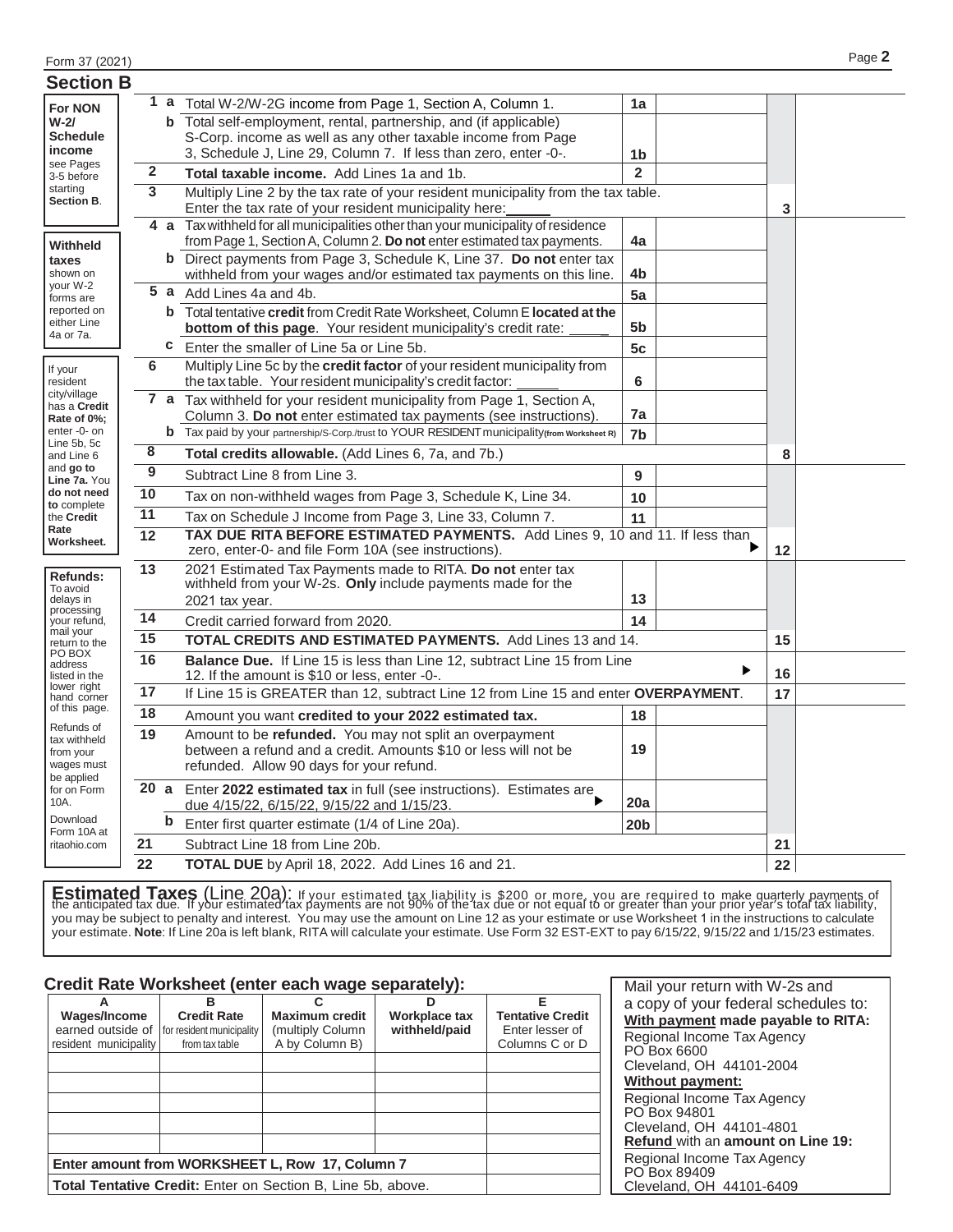#### Page **3** Form 37 (2021)

**Note:** Separate sub schedules for Schedule J have been provided for Partnership/S-Corp./Trust reporting.

Go to Schedule P if pass-through income/loss was earned in any NON RESIDENT, TAXING MUNICIPALITIES.

Go to Worksheet R if you are a RITA Municipality Resident and you need to calculate the tax paid by the partnership to your RITA RESIDENT MUNICIPALITY.

|                                                                                                                                                                         | <b>SUMMARY OF NON W-2 INCOME</b>                              |                                                              |                                                        |                               | Note: Special Rules may apply for S-Corp. distributions.                                                                                               |                                                                                 |                                                                                          |
|-------------------------------------------------------------------------------------------------------------------------------------------------------------------------|---------------------------------------------------------------|--------------------------------------------------------------|--------------------------------------------------------|-------------------------------|--------------------------------------------------------------------------------------------------------------------------------------------------------|---------------------------------------------------------------------------------|------------------------------------------------------------------------------------------|
| <b>SCHEDULE J</b>                                                                                                                                                       | (For Columns 3-6, Enter City/Village/Township Where Earned)   |                                                              |                                                        |                               |                                                                                                                                                        | See RITA Municipalities at ritaohio.com.                                        |                                                                                          |
| Please see Pages 5-6 of the<br>Instructions.<br>Print the name of each<br>location (city/                                                                               | COLUMN <sub>1</sub><br><b>RESIDENT</b><br><b>MUNICIPALITY</b> | COLUMN <sub>2</sub><br>NON-TAXING<br><b>LOCATION</b>         | COLUMN <sub>3</sub><br><b>LOCATION 3</b>               | COLUMN 4<br><b>LOCATION 4</b> | COLUMN 5<br><b>LOCATION 5</b>                                                                                                                          | COLUMN <sub>6</sub><br><b>LOCATION 6</b>                                        | COLUMN <sub>7</sub><br><b>TOTAL</b>                                                      |
| village/township) where<br>income/ loss was earned in<br>the appropriate boxes.                                                                                         | 11                                                            | <b>NON-TAXING</b>                                            | 13                                                     | 14                            | 15                                                                                                                                                     | 16                                                                              |                                                                                          |
| Income/Loss From Federal<br>23. SCHEDULE C Attached                                                                                                                     | 21                                                            | 22                                                           | 23                                                     | 24                            | 25                                                                                                                                                     | 26                                                                              |                                                                                          |
| Income/Loss From Federal<br><b>SCHEDULE E, Part I</b><br>24. Attached                                                                                                   | 31                                                            | 32                                                           | 33                                                     | 34                            | 35                                                                                                                                                     | 36                                                                              |                                                                                          |
| Other Taxable Income/Loss<br>Attach Schedule(s) and/or<br>25. Form(s)                                                                                                   | 41                                                            | 42                                                           | 43                                                     | 44                            | 45                                                                                                                                                     | 46                                                                              |                                                                                          |
| Partnership/S-Corp./Trust<br>Income/Loss<br>26. From SCHEDULE E Attached                                                                                                | 51                                                            | 52                                                           | RESIDENTS of RITA MUNICIPALITIES ONLY:                 |                               | GO TO SCHEDULE P for PASS-THROUGH income/loss from a non-resident<br>taxing municipality and enter the total from Schedule P, Column 7, Line 26d HERE. |                                                                                 |                                                                                          |
| <b>CURRENT YEAR WORKPLACE</b><br><b>INCOME/LOSS</b><br>27. (Total Lines 23-26)                                                                                          | 61                                                            | 62                                                           | 63                                                     | 64                            | 65                                                                                                                                                     | 66                                                                              |                                                                                          |
| <b>PRIOR YEAR</b><br>28. LOSS CARRYFORWARD                                                                                                                              |                                                               |                                                              | PRIOR YEAR LOSS CARRYFORWARD and enter the total HERE. |                               | GO TO PAGE 6 RESIDENT MUNICIPALITY LOSS WORKSHEET to calculate the                                                                                     |                                                                                 | 71                                                                                       |
| NET RESIDENT TAXABLE<br><b>INCOME</b><br>29. (Total Column 7, Lines 26-28)                                                                                              |                                                               |                                                              |                                                        |                               |                                                                                                                                                        | FOR LINE 29; ADD COLUMN 7, LINES 26-28,<br>ENTER ON PAGE 2, SECTION B, Line 1b. |                                                                                          |
| Calculate tax due on WORKPLACE INCOME:                                                                                                                                  |                                                               | GO TO PAGE 6 WORKPLACE LOSS 73<br>WORKSHEET to calculate the |                                                        | 74                            | 75                                                                                                                                                     | 76                                                                              |                                                                                          |
| 30. LESS WORKPLACE LOSS CARRYFORWARD                                                                                                                                    |                                                               | workplace loss carryforward and<br>enter the totals HERE     |                                                        |                               |                                                                                                                                                        |                                                                                 |                                                                                          |
| NET TAXABLE WORKPLACE INCOME<br>31. (Line 27 minus Line 30)                                                                                                             |                                                               |                                                              | 83                                                     | 84                            | 85                                                                                                                                                     | 86                                                                              |                                                                                          |
| FOR EACH RITA MUNICIPALITY LISTED IN<br>COLUMNS 3-6 - ENTER THE TAX RATES.<br>Note: If Line 31 is less than zero, do NOT<br>32. enter tax rate.                         |                                                               |                                                              |                                                        |                               |                                                                                                                                                        |                                                                                 | FOR LINE 33 BELOW: ADD<br>COLUMNS 3-6, ENTER ON<br>PAGE 2, SECTION B,<br><b>LINE 11.</b> |
| MUNICIPAL TAX DUE (each RITA<br><b>MUNICIPALITY)</b><br>Note: If amounts in Columns 3-6 are \$10<br>or less, enter -0-. Do NOT include NON-<br>33. RITA Municipalities. |                                                               |                                                              |                                                        |                               |                                                                                                                                                        |                                                                                 |                                                                                          |

**Note**: If you are a resident of a RITA municipality – **please go to Page 4** for **WORKSHEET L** to allocate income/loss and calculate potential credit for your resident municipality.

**SCHEDULE K** To complete Schedule K, see page 5 of the instructions. If additional space is needed, use a separate sheet.

## 34. W-2 WAGES EARNED IN A RITA MUNICIPALITY OTHER THAN YOUR RESIDENCE MUNICIPALITY FROM WHICH NO MUNICIPAL INCOME TAX WAS WITHHELD BY EMPLOYER. Complete lines below.

| Wages | Municipality | Tax Rate<br>(see instructions) | Tax Due |
|-------|--------------|--------------------------------|---------|
|       |              |                                |         |
|       |              |                                |         |

Add Tax Due Column, enter total here AND on Page 2, Section B, Line 10. 34.

### 35. W-2 WAGES EARNED IN A NON-RITA TAXING MUNICIPALITY FROM WHICH NO MUNICIPAL INCOME TAX WAS WITHHELD BY EMPLOYER. ONLY USE THIS SECTION IF YOU HAVE FILED AND PAID THE TAX DUE TO YOUR WORKPLACE MUNICIPALITY. PROOF OF PAYMENT MAY BE REQUIRED. Complete lines below.

| Wages | Municipality | Tax Rate<br>(see instructions) | Tax Due |
|-------|--------------|--------------------------------|---------|
|       |              |                                |         |
|       |              |                                |         |

Add Tax Due Column, enter total here. 35.

ENTER the amount from WORKSHEET L, Row 14, Column 7. 36. \_\_\_\_\_\_\_\_\_\_

Add Lines 34-36. Enter total on Page 2, Section B, Line 4b. 37.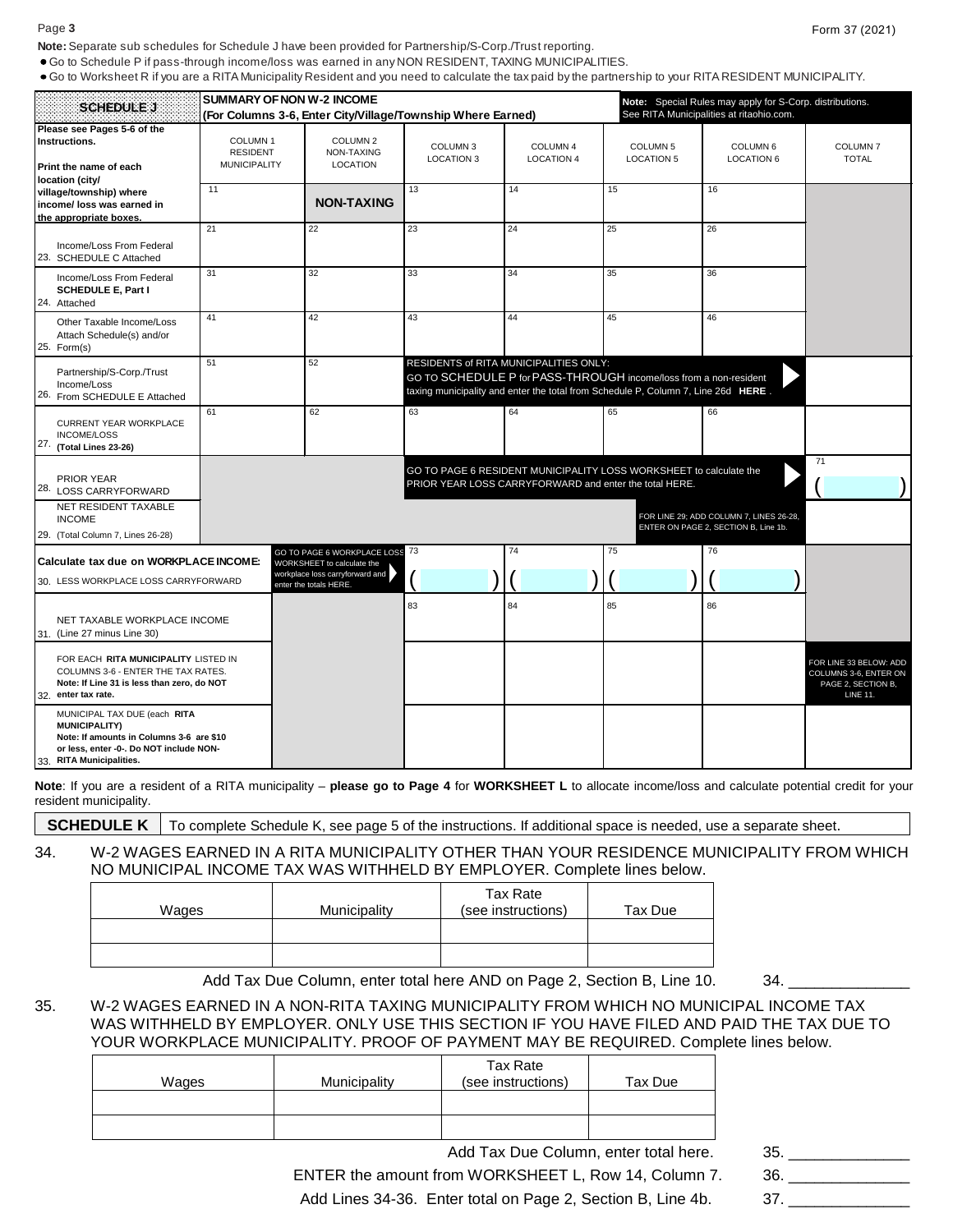|     | Form 37 (2021)                                                             |                     |                                                                                                                |                   |                   |                     |                   | Page 4              |
|-----|----------------------------------------------------------------------------|---------------------|----------------------------------------------------------------------------------------------------------------|-------------------|-------------------|---------------------|-------------------|---------------------|
|     | <b>WORKSHEET L</b>                                                         |                     | RITA RESIDENTS ONLY Use this to allocate income/loss and calculate potential credit for resident municipality. |                   |                   |                     |                   |                     |
|     | INCOME/LOSS ALLOCATION                                                     |                     |                                                                                                                |                   |                   |                     |                   |                     |
|     | Print the name of each location<br>(city/village/township)                 | COLUMN <sub>1</sub> | COLUMN <sub>2</sub>                                                                                            | COLUMN 3          | COLUMN 4          | COLUMN <sub>5</sub> | COLUMN 6          | COLUMN <sub>7</sub> |
|     | listed from SCHEDULE J,                                                    | <b>RESIDENT</b>     | NON-TAXING                                                                                                     | <b>LOCATION 3</b> | <b>LOCATION 4</b> | <b>LOCATION 5</b>   | <b>LOCATION 6</b> | <b>TOTAL</b>        |
|     | COLUMNS 1-6                                                                | <b>MUNICIPALITY</b> | <b>LOCATION</b>                                                                                                |                   |                   |                     |                   |                     |
|     | Please see Pages 5-6 of the                                                |                     | <b>NON-TAXING</b>                                                                                              |                   |                   |                     |                   |                     |
|     | Instructions.                                                              |                     |                                                                                                                |                   |                   |                     |                   |                     |
|     | <b>Enter CURRENT YEAR</b><br>W. WORKPLACE INCOME From                      |                     |                                                                                                                |                   |                   |                     |                   |                     |
|     | SCHEDULE J, Line 27.                                                       |                     |                                                                                                                |                   |                   |                     |                   |                     |
|     | Enter CURRENT YEAR, NON-                                                   |                     |                                                                                                                |                   |                   |                     |                   |                     |
|     | <b>RESIDENT PASS THROUGH</b>                                               |                     |                                                                                                                |                   |                   |                     |                   |                     |
|     | INCOME From SCHEDULE P. For                                                |                     |                                                                                                                |                   |                   |                     |                   |                     |
| Ρ.  | Column 2 - enter GAIN from                                                 |                     |                                                                                                                |                   |                   |                     |                   |                     |
|     | Schedule P, Line 5, COLUMN 7.                                              |                     |                                                                                                                |                   |                   |                     |                   |                     |
|     | For Columns 3-6, enter GAIN from<br>Schedule P, Line 4 or LOSS from        |                     |                                                                                                                |                   |                   |                     |                   |                     |
|     | Schedule P, Line 26d.                                                      |                     |                                                                                                                |                   |                   |                     |                   |                     |
|     | <b>NET TAXABLE WORKPLACE</b>                                               |                     |                                                                                                                |                   |                   |                     |                   |                     |
|     | <b>INCOME</b> - Current Year Workplace                                     |                     |                                                                                                                |                   |                   |                     |                   |                     |
| т.  | Income/Loss AND Non-Resident Pass-                                         |                     |                                                                                                                |                   |                   |                     |                   |                     |
|     | Through Income (ADD Rows W and P).                                         |                     |                                                                                                                |                   |                   |                     |                   |                     |
|     |                                                                            |                     |                                                                                                                |                   |                   |                     |                   |                     |
| 1.  | Columns 1-6: If ROW T is a gain,<br>enter in each column and total across. |                     |                                                                                                                |                   |                   |                     |                   |                     |
|     |                                                                            |                     |                                                                                                                |                   |                   |                     |                   |                     |
|     | Columns 1-6: If ROW T is a loss,                                           |                     |                                                                                                                |                   |                   |                     |                   |                     |
| 2.  | enter in each column and total across.                                     |                     |                                                                                                                |                   |                   |                     |                   |                     |
|     |                                                                            |                     |                                                                                                                |                   |                   |                     |                   |                     |
| 3.  | PRIOR YEAR LOSS CARRY FORWARD<br>From SCHEDULE J, Line 28.                 |                     |                                                                                                                |                   |                   |                     |                   |                     |
|     |                                                                            |                     |                                                                                                                |                   |                   |                     |                   |                     |
|     |                                                                            |                     |                                                                                                                |                   |                   |                     |                   |                     |
|     | 4. TOTAL LOSSES (ADD Rows 2 and 3).                                        |                     |                                                                                                                |                   |                   |                     |                   |                     |
|     |                                                                            |                     |                                                                                                                |                   |                   |                     |                   |                     |
|     | <b>Compute GAIN Percentage</b><br>Divide each amount in Row 1, Columns     |                     |                                                                                                                |                   |                   |                     |                   |                     |
| 5.  | 1-6 by the total in Row 1, Column 7 and                                    | $\%$                | $\%$                                                                                                           | %                 | $\%$              | $\%$                | $\%$              |                     |
|     | enter the percentage.                                                      |                     |                                                                                                                |                   |                   |                     |                   |                     |
|     | <b>Allocate Total Loss by GAIN</b>                                         |                     |                                                                                                                |                   |                   |                     |                   |                     |
|     | <b>Percentage:</b> Multiply the total loss                                 |                     |                                                                                                                |                   |                   |                     |                   |                     |
| 6.  | from Row 4, Column 7 by the                                                |                     |                                                                                                                |                   |                   |                     |                   |                     |
|     | percentage(s) in Row 5.                                                    |                     |                                                                                                                |                   |                   |                     |                   |                     |
|     | Subtract Row 6 from Row 1. Note: If Pass-                                  |                     |                                                                                                                |                   |                   |                     |                   |                     |
| 7.  | Through Income included in ROW 7,                                          |                     |                                                                                                                |                   |                   |                     |                   |                     |
|     | Column 1, GO TO WORKSHEET R. If less                                       |                     |                                                                                                                |                   |                   |                     |                   |                     |
|     | than zero, enter -0-.<br>Enter NET TAXABLE WORKPLACE INCOME                |                     |                                                                                                                |                   |                   |                     |                   |                     |
|     | 8. From Schedule J, Line 31. This amount cannot be                         |                     |                                                                                                                |                   |                   |                     |                   |                     |
|     | less than zero.                                                            |                     |                                                                                                                |                   |                   |                     |                   |                     |
|     |                                                                            |                     |                                                                                                                |                   |                   |                     |                   |                     |
| 9.  | Add the amount in Row P to the amount in Row 8                             |                     |                                                                                                                |                   |                   |                     |                   |                     |
|     | and enter total. If amount is less than zero, enter -0-.                   |                     |                                                                                                                |                   |                   |                     |                   |                     |
|     |                                                                            |                     |                                                                                                                |                   |                   |                     |                   |                     |
|     | 10. Enter the lesser of Row 7 or Row 9.                                    |                     |                                                                                                                |                   |                   |                     |                   |                     |
|     |                                                                            |                     |                                                                                                                |                   |                   |                     |                   |                     |
|     | If Row 8 multiplied by the workplace tax rate is \$10 or                   |                     |                                                                                                                |                   |                   |                     |                   |                     |
|     | 11. less, divide Row W by Row T and then multiply the                      |                     |                                                                                                                |                   |                   |                     |                   |                     |
|     | result by Row 10. Otherwise, enter -0-.                                    |                     |                                                                                                                |                   |                   |                     |                   |                     |
|     |                                                                            |                     |                                                                                                                |                   |                   |                     |                   |                     |
|     | Subtract Row 11 from Row 10. If amount is less than                        |                     |                                                                                                                |                   |                   |                     |                   |                     |
| 12. | zero, enter -0-.                                                           |                     |                                                                                                                |                   |                   |                     |                   | Enter amount from   |
|     |                                                                            |                     |                                                                                                                |                   |                   |                     |                   | Row 14, Col 7 below |
| 13. | For Columns 3-6, enter tax rate for workplace                              |                     | Rows 13-<br>14:                                                                                                |                   |                   |                     |                   | on Page 3,          |
|     | municipality listed.                                                       |                     | Calculate                                                                                                      |                   |                   |                     |                   | Schedule K, Line 36 |
|     |                                                                            |                     | the tax<br>due on                                                                                              |                   |                   |                     |                   |                     |
|     | 14. Multiply Row 12 by Row 13.                                             |                     | Non-W2                                                                                                         |                   |                   |                     |                   |                     |
|     |                                                                            |                     | workplace                                                                                                      |                   |                   |                     |                   |                     |
|     | If amount on Row 14 is greater than zero, enter the                        |                     | income                                                                                                         |                   |                   |                     |                   |                     |
| 15. | amount from Row 12.                                                        |                     |                                                                                                                |                   |                   |                     |                   |                     |
|     |                                                                            |                     | Rows 16-<br>17: Get                                                                                            |                   |                   |                     |                   |                     |
|     | Multiply Row 15 by the Credit Rate of the resident                         |                     | credit f or                                                                                                    |                   |                   |                     |                   | Enter amount from   |
|     | 16. municipality.                                                          |                     | the tax                                                                                                        |                   |                   |                     |                   | Row 17, Col 7 below |
|     | The resident municipality's credit rate: __                                |                     | paid in<br>Row 14,                                                                                             |                   |                   |                     |                   | on Page 2, Credit   |
|     |                                                                            |                     | Column <sub>7</sub>                                                                                            |                   |                   |                     |                   | Rate Worksheet      |
|     | 17. Enter the lesser of Row 14 or Row 16 above.                            |                     |                                                                                                                |                   |                   |                     |                   |                     |
|     |                                                                            |                     |                                                                                                                |                   |                   |                     |                   |                     |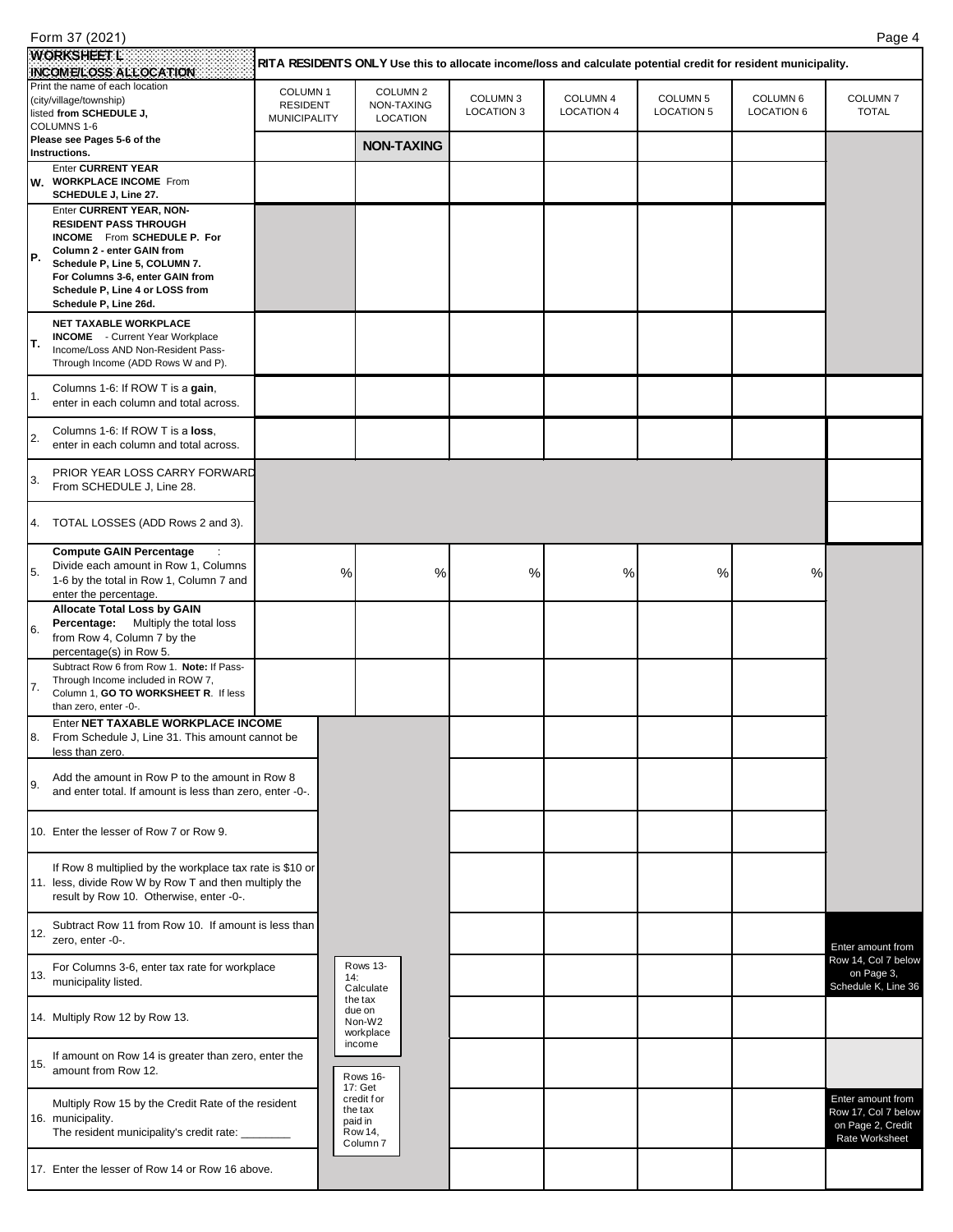Note: For RESIDENTS of RITA MUNICIPALITIES ONLY, separate sub schedules for Schedule J have been provided for Partnership/S-Corp./Trust reporting. USE Schedule P if pass-through income/loss was earned in any NON RESIDENT, TAXING MUNICIPALITIES.

USE Worksheet R if you are a RITA Municipality Resident and you need to calculate the tax paid by the partnership to your RITA RESIDENT MUNICIPALITY.

| <b>SCHEDULE P</b>                                                                                                                                                                 | FOR RITA RESIDENTS ONLY<br>PASS-THROUGH INCOME/LOSS for TAXING MUNICIPALITIES OTHER THAN YOUR<br>RITA RESIDENT MUNICIPALITY |                                          |                               |                                          | Note: Special Rules may apply for S-Corp. distributions.<br>See RITA Municipalities at ritaohio.com. |                                                                         |
|-----------------------------------------------------------------------------------------------------------------------------------------------------------------------------------|-----------------------------------------------------------------------------------------------------------------------------|------------------------------------------|-------------------------------|------------------------------------------|------------------------------------------------------------------------------------------------------|-------------------------------------------------------------------------|
| Print the name of each location<br>(city/village/township) NON-RESIDENT,<br><b>TAXING MUNICIPALITIES ONLY where</b>                                                               | <b>COMPLETE THE</b><br><b>ENTIRE</b>                                                                                        | COLUMN <sub>3</sub><br><b>LOCATION 3</b> | COLUMN 4<br><b>LOCATION 4</b> | COLUMN <sub>5</sub><br><b>LOCATION 5</b> | COLUMN <sub>6</sub><br><b>LOCATION 6</b>                                                             | COLUMN <sub>7</sub><br><b>TOTAL</b>                                     |
| income/loss was earned in the<br>appropriate boxes.<br>Please see Pages 5-6 of the<br>Instructions.                                                                               | <b>SCHEDULE P</b><br><b>BEFORE</b><br><b>ENTERING THE</b><br>TOTALS ON                                                      | 17                                       | 18                            | 19                                       | 20                                                                                                   |                                                                         |
| 26a PARTNERSHIP INCOME/LOSS From<br>Federal SCHEDULE E Attached                                                                                                                   | <b>SCHEDULE J AND</b><br><b>WORKSHEET L.</b>                                                                                | 27                                       | 28                            | 29                                       | 30                                                                                                   |                                                                         |
| S-CORP INCOME/LOSS From Federal<br>26 <sub>b</sub><br><b>SCHEDULE E Attached</b>                                                                                                  |                                                                                                                             | 37                                       | 38                            | 39                                       | 40                                                                                                   |                                                                         |
| TRUST INCOME/LOSS From Federal<br>26c<br><b>SCHEDULE E Attached</b>                                                                                                               |                                                                                                                             | 47                                       | 48                            | 49                                       | 50                                                                                                   |                                                                         |
| Add Lines 26a-26c down. For each total<br>$26d$ in Columns 3-6: If amount is a $\frac{1}{268}$ ,<br>enter on Worksheet L, Row P. If amount is<br>a gain, proceed to Line 1 below. |                                                                                                                             | 57                                       | 58                            | 59                                       | 60                                                                                                   | 80                                                                      |
| FOR EACH MUNICIPALITY LISTED IN<br>COLUMNS 3-6 - ENTER THE TAX RATES.                                                                                                             |                                                                                                                             | %                                        | $\frac{0}{0}$                 | $\frac{0}{0}$                            | $\frac{0}{0}$                                                                                        | <b>ENTER TOTAL</b><br><b>ABOVE IN</b><br>COLUMN 7, LINE 26              |
| If Line 26d is a GAIN,<br>multiply Line 26d<br>by Line 1 to calculate potential tax due on<br>2.<br>current year non-resident pass-through<br>income.                             |                                                                                                                             |                                          |                               |                                          |                                                                                                      | ON SCHEDULE J.                                                          |
| Enter the tax paid by your Partnership/S-<br>3. Corp./Trust to each MUNICIPALITY on the<br>taxpayer's distributive share.                                                         |                                                                                                                             | 67                                       | 68                            | 69                                       | 70                                                                                                   |                                                                         |
| If Line 3 is less than Line 2, divide Line 3 by<br>Line 1 to calculate the income eligible for<br>4.<br>credit. Otherwise, enter the amount from<br>Line 26d.                     | ENTER EACH SCHEDULE P<br>LINE 4 TOTAL ON<br>WORKSHEET L, ROW P,<br>COLUMNS 3-6                                              |                                          |                               |                                          |                                                                                                      | ADD ROW 5 TOTAL<br><b>BELOW TO</b><br>COLUMN 2, ROW P<br>ON WORKSHEET I |
| Subtract Line 4 from Line 26d. ADD total<br>5.<br>across to Column 7.                                                                                                             |                                                                                                                             |                                          |                               |                                          |                                                                                                      |                                                                         |

|     | <b>WORKSHEET R</b>                                                                                                   |                                                                                       |                                                                                                                                               | RITA RESIDENTS with PASS-THROUGH INCOME in YOUR RITA RESIDENT MUNICIPALITY<br>(Use this to calculate credit for tax paid by the entity to your RITA RESIDENT MUNICIPALITY |                                                                                               |                                                            | Note: Special Rules may apply for S-Corp.<br>distributions.<br>See RITA Municipalities at ritaohio.com. |
|-----|----------------------------------------------------------------------------------------------------------------------|---------------------------------------------------------------------------------------|-----------------------------------------------------------------------------------------------------------------------------------------------|---------------------------------------------------------------------------------------------------------------------------------------------------------------------------|-----------------------------------------------------------------------------------------------|------------------------------------------------------------|---------------------------------------------------------------------------------------------------------|
|     | Use this worksheet to calculate the<br>allowed partnership payment made to<br><b>VOUR RITA RESIDENT MUNICIPALITY</b> | COLUMN <sub>1</sub><br><b>FROM SCHEDULE</b><br>J. LINES 23-26<br><b>COLUMN 1 ONLY</b> | COLUMN <sub>2</sub><br><b>Compute GAIN</b><br>Percentage:<br>Divide each amount in Rows<br>1-4 by Row 5, Column 1 and<br>enter the percentage | COLUMN <sub>3</sub>                                                                                                                                                       | COLUMN <sub>4</sub>                                                                           | COLUMN <sub>5</sub>                                        | Note: Pass-through<br>income earned in your<br><b>RITA Resident</b><br>Municipality is separated        |
|     | If GAIN in Schedule J, Line 23                                                                                       |                                                                                       |                                                                                                                                               |                                                                                                                                                                           |                                                                                               |                                                            | in its own schedule to<br>prevent you from                                                              |
|     | <b>ENTER HERE</b>                                                                                                    |                                                                                       | %                                                                                                                                             |                                                                                                                                                                           |                                                                                               |                                                            | calculating workplace tax                                                                               |
|     | If GAIN in Schedule J, Line 24                                                                                       |                                                                                       |                                                                                                                                               |                                                                                                                                                                           |                                                                                               |                                                            | on this income in<br>Schedule J. Take the                                                               |
| 12. | <b>ENTER HERE</b>                                                                                                    |                                                                                       | %                                                                                                                                             |                                                                                                                                                                           |                                                                                               |                                                            | lesser of the calculation                                                                               |
|     | If GAIN in Schedule J, Line 25                                                                                       |                                                                                       |                                                                                                                                               |                                                                                                                                                                           |                                                                                               |                                                            | on Worksheet R (Column                                                                                  |
| ΙЗ. | <b>ENTER HERE</b>                                                                                                    |                                                                                       | $\frac{0}{0}$                                                                                                                                 |                                                                                                                                                                           |                                                                                               |                                                            | 3) compared to the actual<br>partnership payments                                                       |
|     | If GAIN in Schedule J, Line 26                                                                                       |                                                                                       |                                                                                                                                               |                                                                                                                                                                           |                                                                                               |                                                            | (Column 4) and enter                                                                                    |
| 14. | <b>ENTER HERE</b>                                                                                                    |                                                                                       | $\%$                                                                                                                                          |                                                                                                                                                                           |                                                                                               |                                                            | directly on Page 2, Line<br>7b.                                                                         |
| 5.  | ADD ROWS 1-4. TOTAL GAINS<br><b>RESIDENT MUNICIPALITY</b>                                                            |                                                                                       |                                                                                                                                               | Multiply Row 7,                                                                                                                                                           | Enter BELOW<br>Partnership Payments                                                           | <b>ENTER the lesser of</b><br>Column 3, Row 7 OR           |                                                                                                         |
| 16. | Enter from Worksheet L, Row 7,<br>Column 1 ONLY (total gain offset<br>by allocated loss)                             |                                                                                       | Enter Tax Rate for<br><b>Resident Municipality</b>                                                                                            | Column 1 by Tax Rate<br>for Resident<br>Municipality                                                                                                                      | made to your RITA<br><b>Resident Municipality</b><br>on the taxpayer's<br>distributive share. | Column 4, Row 7<br><b>BELOW AND ON</b><br>Page 2, LINE 7B. |                                                                                                         |
|     | Multiply Row 6, Column 1 above by<br>the Gain Percentage from Row 4,<br>Column <sub>2</sub> .                        |                                                                                       |                                                                                                                                               |                                                                                                                                                                           | 100                                                                                           |                                                            |                                                                                                         |